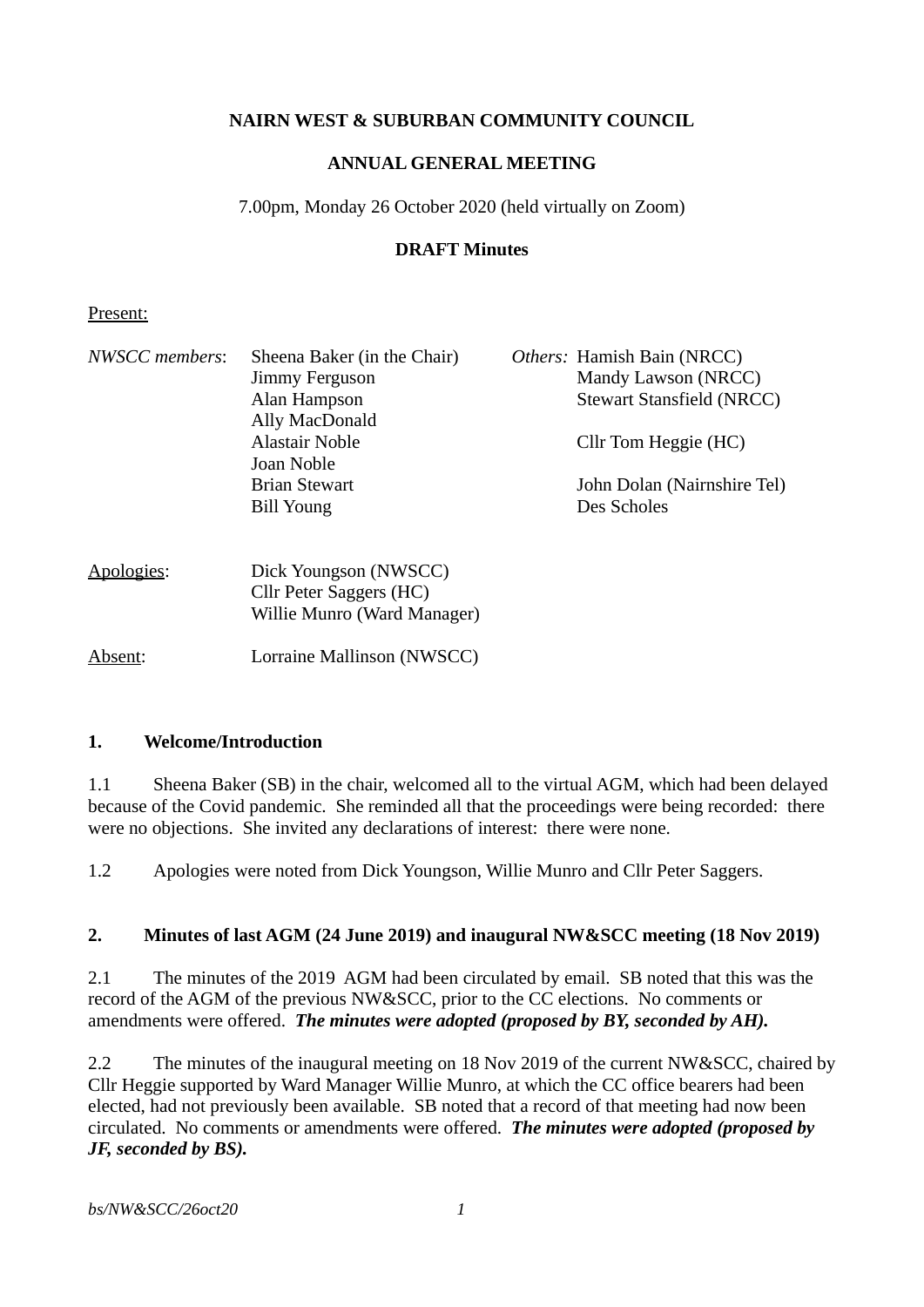# **3. Chair's report**

3.1 SB, as Chair, offered a review of the past year's activity by the CC. She noted the difficulties faced by everyone as a result of the Covid pandemic. She identified the main issues which had taken up CC attention during the past 12 months. Action to prevent flooding remained a concern, and she hoped the local authorities would address this as a priority. Work on Common Good issues was being pursued by a sub-group who would be reporting to the CC in due course. Training for CC members, and dialogue with the new Executive Chief Officer, had been affected by the Covid restrictions.

3.2 Recent meetings with some local Councillors had touched on traffic management, the future plans for the Links, car parking issues, and the scope to provide better facilities for motorhomes. A plan for a new housing block with office space in the town centre, to which NW&SCC and others had submitted objections, had recently been approved. NW&SCC were engaged with BID and NICE in support of a proposal for funding to regenerate the Old Police Station. It was hoped that a local review by Highland Council with Sustrans of access arrangements around town in the light of the Covid social distancing restrictions would result in improved signage. SB hoped that, notwithstanding the constraints of Covid, the CC would be able to continue to represent the interests of the local community.

3.3 There were no questions or comments.

## **4. Treasurer's report**

4.1 BY presented the annual accounts (copy attached) for the year to 31 March 2020. He expressed appreciation for the Highland Council's provision of the annual grant in advance of the delayed AGM. He noted that the higher figure for insurance represented payment of two years' insurance premiums. The end-year balance of £4,279.44 included £3,261.12 held separately as donations for 'fireworks', so the NW&SCC had a credit balance of £1018.32.

4.2 SB added that a previous meeting had agreed the fireworks funds would be handed over to the BID who were to have been organising local festive events; but these had been cancelled for 2020 because of Covid, so the transfer of money would be deferred. There were no other comments or questions. *The annual accounts were approved (proposed JF, seconded BS).*

## **5. Election of office-bearers**

5.1 SB invited AN to take the Chair. All current office bearers were deemed to have demitted their positions. AN announced that SB had agreed to renomination as Chair (proposed by AH, seconded by JF). There were no other nominations, and no objections. All members indicated support for the nomination. *AN declared that SB had been re-elected as Chair.*

5.2 SB (in the Chair) invited nominations for Vice Chair. AN had indicated his willingness to stand (proposed by BS, seconded by DY). There were no other nominations, and no objections. All members indicated support. *AN was declared re-elected.*